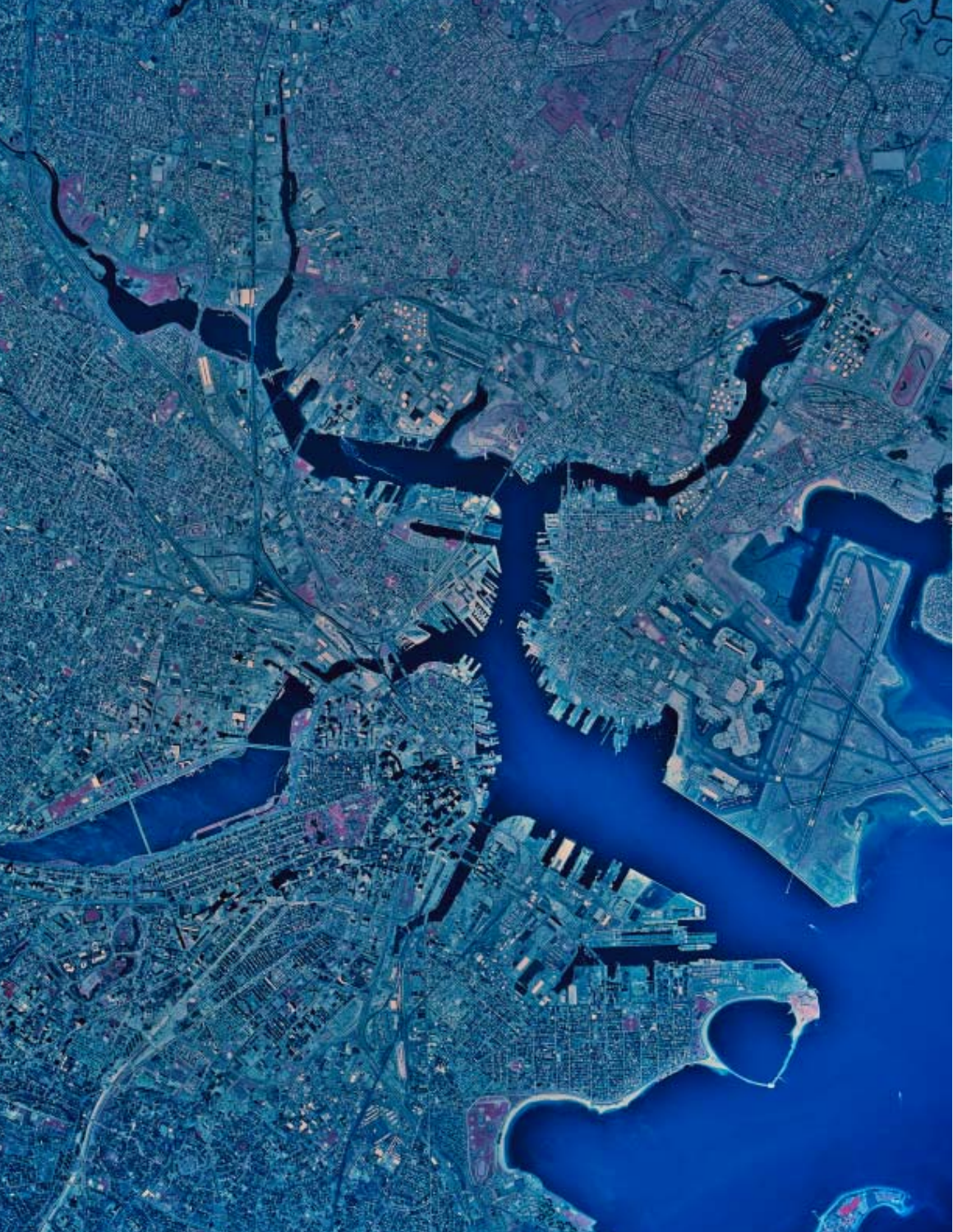## **PART 2**

# BLUEPRINT FOR CHANGE: A NEW NATIONAL OCEAN POLICY FRAMEWORK

| <b>CHAPTER 4</b> |                               |     |
|------------------|-------------------------------|-----|
|                  |                               |     |
|                  |                               |     |
|                  |                               |     |
| <b>CHAPTER 5</b> |                               |     |
|                  | ADVANCING A REGIONAL APPROACH |     |
|                  |                               |     |
| <b>CHAPTER 6</b> |                               |     |
|                  |                               |     |
|                  |                               |     |
|                  |                               |     |
| <b>CHAPTER 7</b> |                               |     |
|                  |                               | 108 |
|                  |                               |     |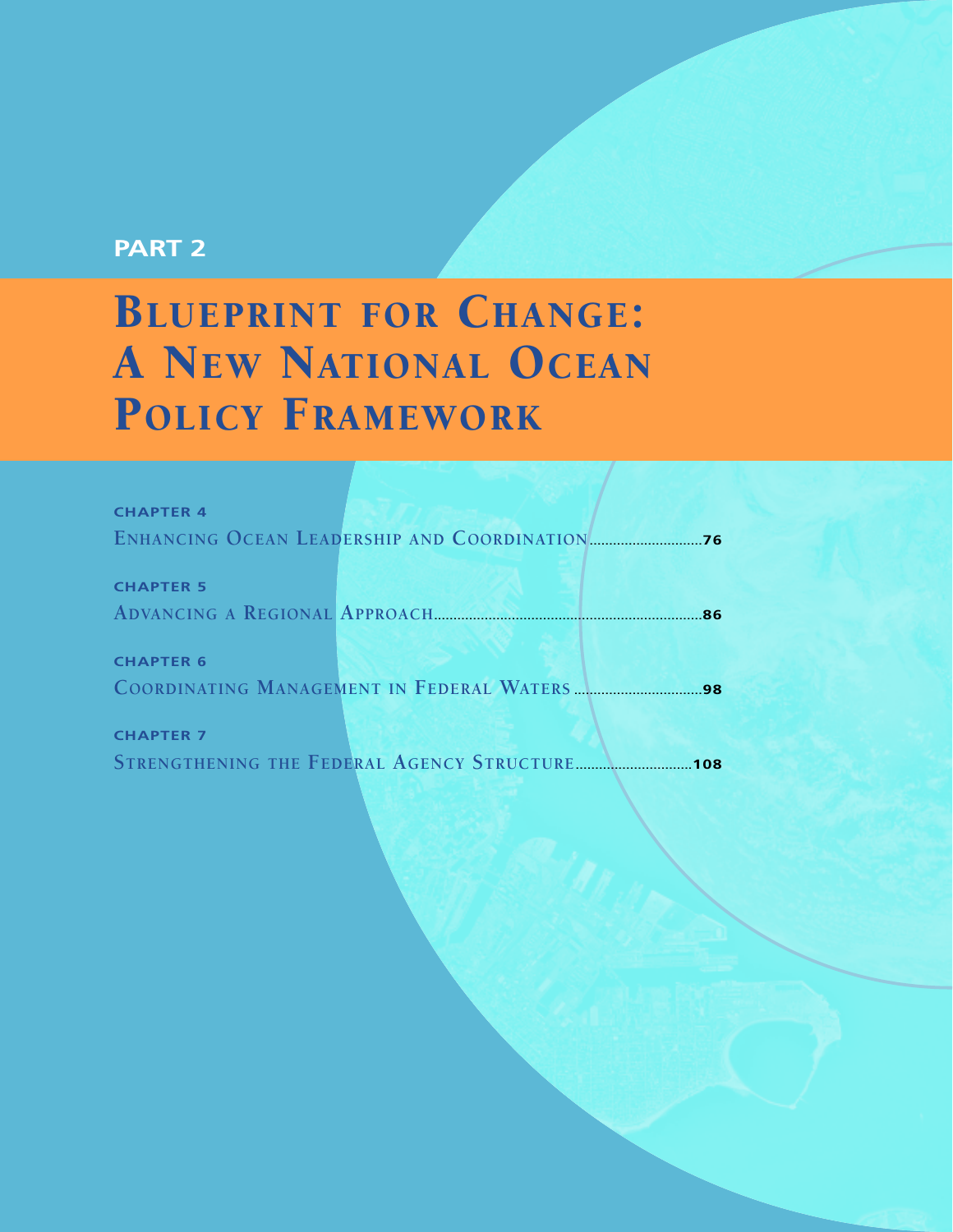#### **CHAPTER 4**

# ENHANCING OCEAN LEADERSHIP AND COORDINATION

Some thirty-five years have passed since the Stratton Commission issued its influer<br>tial report. The time has come again to consider significant improvements to the <sup>o</sup> ome thirty-five years have passed since the Stratton Commission issued its influennation's ocean and coastal governance system—improvements that build upon that Commission's approach, while acknowledging societal and environmental changes and taking advantage of scientific and technological advances. The U.S. Commission on Ocean Policy believes that an effective, integrated national ocean policy can be achieved through implementation of a new National Ocean Policy Framework. Each of the chapters in Part II focuses on one component of this framework: national coordination and leadership (Chapter 4); a regional approach (Chapter 5); improved governance of offshore waters (Chapter 6); and a streamlined federal agency structure (Chapter 7).

### **Making Improvements at the National Level**

The previous chapters have illustrated many of the compelling  $\perp$  reasons for addressing ocean and coastal issues in a new and improved fashion. There is a growing consensus about a number of ocean-related facts:

- The United States controls extensive resources in ocean and coastal areas that serve a wide range of national needs and are held in public trust.
- There are enormous opportunities for ocean science and technology to uncover new sources of energy, food, and drugs, and increase general understanding about the planet.
- Serious risks to living marine resources exist, and degraded ocean environments need to be returned to productivity.
- National security requires greater awareness, knowledge, and observation of ocean and coastal areas.
- Marine transportation needs to be enhanced to adequately handle growing demands from commerce and recreation.
- Improved understanding of the factors influencing global climate is needed, along with ideas for mitigating any adverse impacts.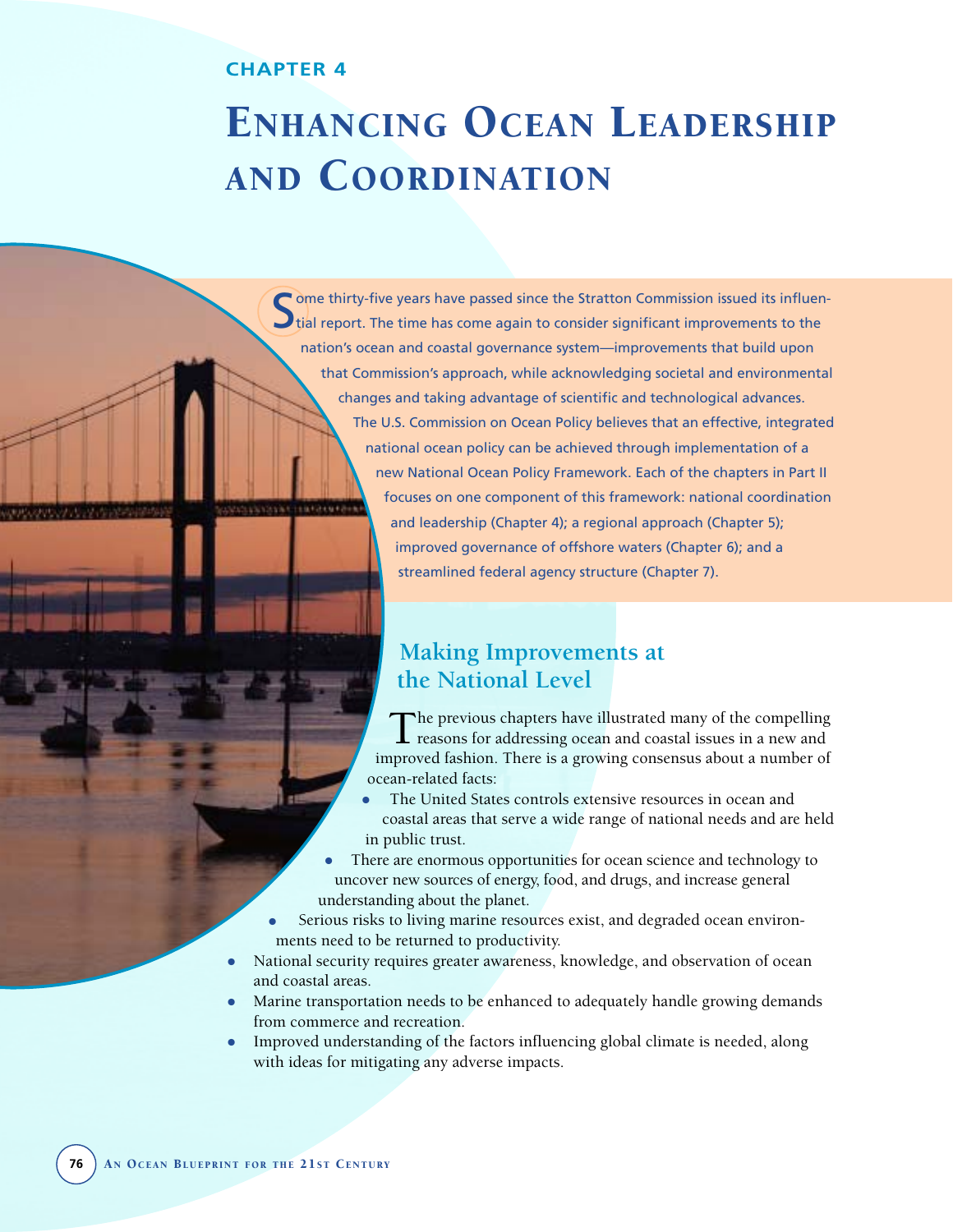Government agencies work on these and many other problems. However, a lack of communication, coordination, and a strong sense of partnership continues to inhibit effective action.

"Ocean issues" include virtually every aspect of the government's duties, from promoting international commerce to protecting the environment, and from guarding national security to facilitating tourism and recreation. More than two-thirds of the fifteen existing cabinet-level departments, plus several independent agencies, play important roles in the development of ocean and coastal policy (Figure 4.1). Many individual programs within these departments and agencies administer specific initiatives that address varying, and sometimes overlapping, ocean and coastal issues. A few additional departments have a more limited role in ocean policy, usually through a single division, such as the U.S. Department of Justice's Environment and Natural Resources Division.

A first step in enhancing the management of oceans and coasts, and a central part of the new National Ocean Policy Framework, is improving coordination among these many federal programs. A 1997 report by the National Research Council highlighted the need to harmonize ocean activities at the highest levels of government, with the objective of allowing federal agencies and the President to develop and carry out decisions within their authority.1 The Pew Oceans Commission also recognized the need to coordinate federal agency activities and address interagency disputes.<sup>2</sup>

Although a number of attempts have been made to achieve better coordination, none of them is adequate to cover the breadth of issues involved. Some coordinating mechanisms deal with particular topics, such as ocean research, coral reefs, or marine transportation. Other efforts are broader, but still fail to encompass the universe of responsibilities illustrated in Figure 4.1.

The importance of oceans to American society calls for greater visibility and leadership on ocean and coastal issues. Within the Executive Branch, only the White House can move past traditional conflicts among departments and agencies, make recommendations for broad federal agency reorganization, and provide guidance on funding priorities. Thus, the Executive Office of the President is the appropriate venue to provide high-level attention and coordination for an integrated national ocean policy.

There are three entities within the Executive Office of the President that have specific responsibilities involving, to some extent, oceans. The Office of Science and Technology Policy supports the National Science and Technology Council in addressing governmentwide science and technology issues. Within this structure, a Joint Subcommittee on Oceans was recently established to coordinate national ocean science and technology policy. The Council on Environmental Quality (CEQ) coordinates broad federal environmental efforts, oversees implementation of the National Environmental Policy Act, and serves as the principal environmental policy advisor to the President. Finally, the National Security Council's Global Environment Policy Coordinating Committee includes a subcommittee to address international ocean issues.

While these efforts are helpful in their designated areas of interest, they fall far short of a high-level interagency council with the ability to deal with all of the interconnected ocean and coastal challenges facing the nation, including not only science and technology, environmental, and international matters, but the many other economic, social, and technical issues specifically related to the management of marine resources. In effect, in the Executive Office of the President, the whole of the oceans is greater than the sum of the marine-related parts of existing institutions.

Although legislative action will be needed to codify the establishment of an ocean leadership body and ensure a national commitment to and long-term stability for ocean issues, immediate presidential action can facilitate an early start to the process.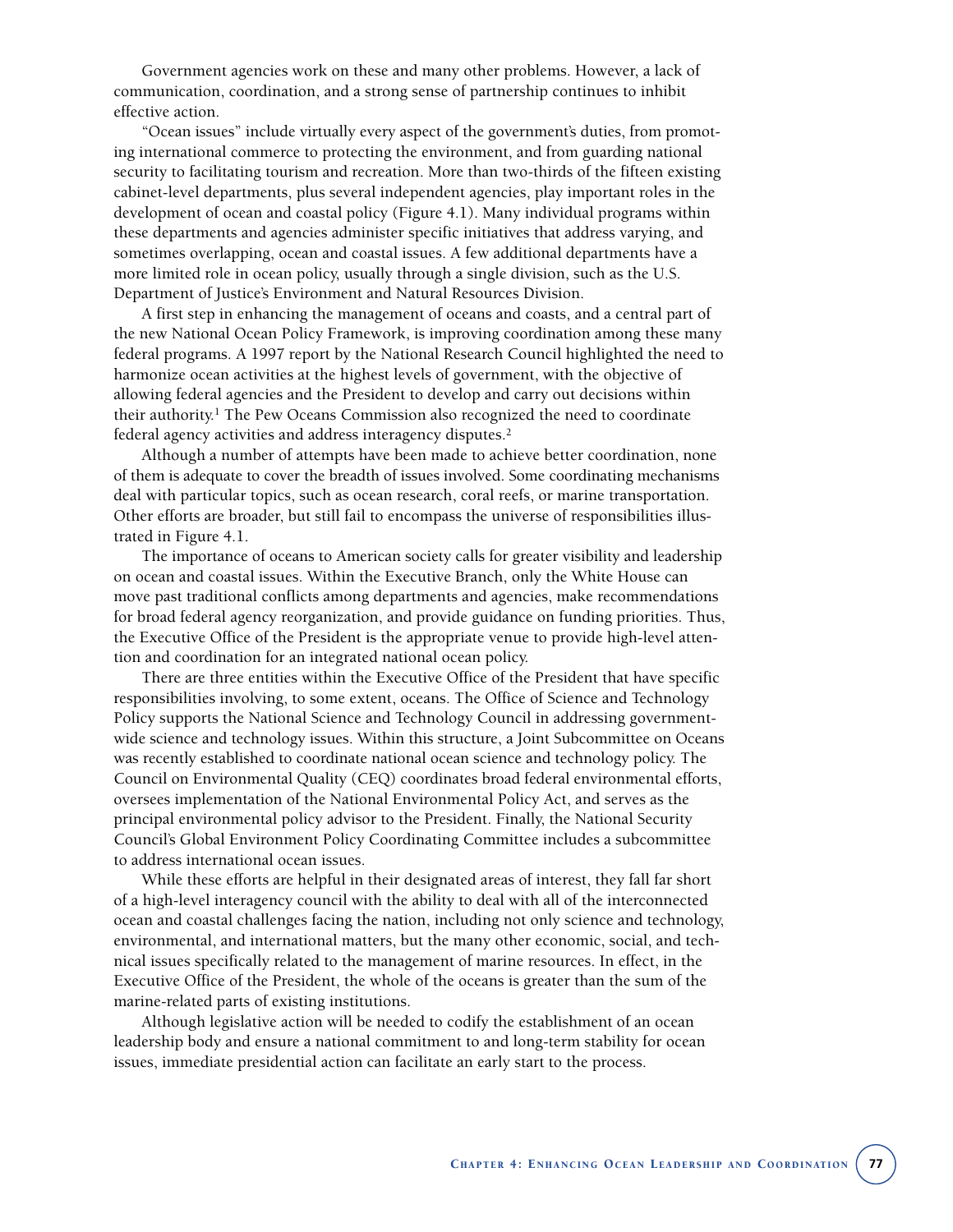



The agencies and departments depicted have varying ocean and coastal responsibilities. Their number and diversity make it clear that coordination is essential to effectively manage the nation's oceans and coasts.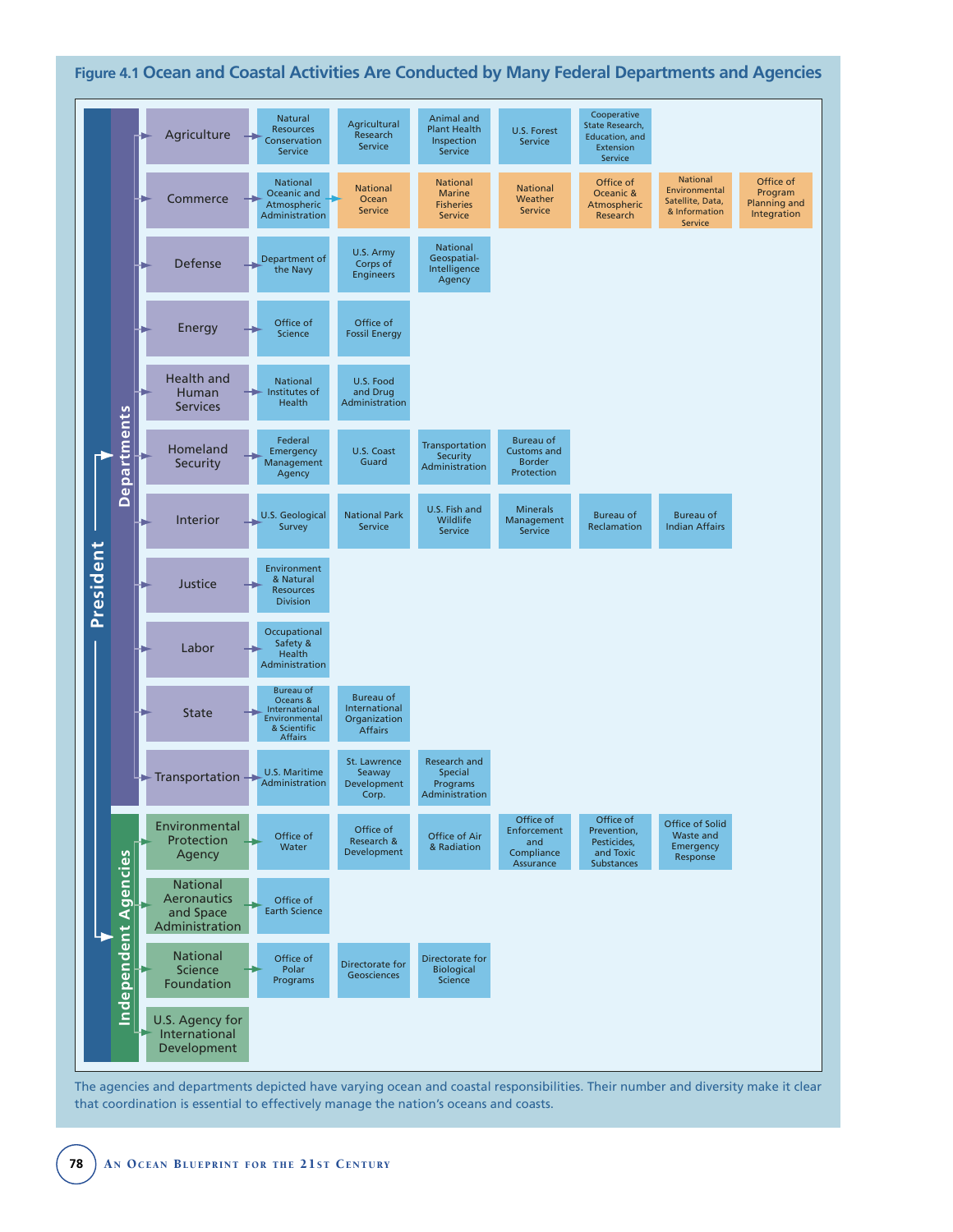#### **Recommendation 4–1**

Congress should establish a National Ocean Council (NOC) within the Executive Office of the President, and a nonfederal President's Council of Advisors on Ocean Policy to provide enhanced federal leadership and coordination for the ocean and coasts. While Congress works to establish these components in law, the President should begin immediately to implement an integrated national ocean policy by establishing the NOC and President's Council of Advisors on Ocean Policy through an executive order, and by designating an Assistant to the President to chair the NOC.

These recommendations are in line with developing international trends. The United States was a leader at the 2002 World Summit on Sustainable Development, which reiterated support for the principles developed at the 1992 Earth Summit in Rio de Janeiro, including a call for better coordination of environmental policy at the national level.<sup>3</sup> Several nations, including Australia, Brazil, Canada, Korea, and the Netherlands, have initiated strong national-level coordination on ocean and coastal policy.

#### **National Ocean Council**

There is important historical precedent for a body such as the National Ocean Council. The Marine Science, Engineering and Resources Council, chaired by the Vice President, was established in 1966 by the same statute that created the Stratton Commission. That council was disbanded in the early 1970s after the National Oceanic and Atmospheric Administration (NOAA) was established. Since then, no interagency body has existed to coordinate multi-agency implementation of an integrated national ocean policy.

The National Ocean Council would oversee all existing and new ocean- and coastalrelated interagency mechanisms and coordination efforts. The Council would not have operational duties; rather, it would have responsibility for planning and coordination, with support from a small staff and committees created to carry out specific functions.

#### **Recommendation 4–2**

The National Ocean Council (NOC) should provide high-level attention to ocean and coastal issues, develop appropriate national policies, and coordinate their implementation by the many federal departments and agencies with ocean and coastal responsibilities. The NOC should be:

- chaired by an Assistant to the President.
- composed of cabinet secretaries of departments and directors of independent agencies with appropriate ocean- and coastal-related responsibilities. Heads of other relevant executive departments, agencies, commissions, quasi-official agencies and senior White House officials should be invited to attend meetings of the NOC when appropriate.

The NOC should carry out the following functions:

- develop broad principles (based on those outlined in Chapter 3) and national goals for governance of the nation's oceans and coasts, and periodically review and revise these goals.
- make recommendations to the President on developing and carrying out national ocean policy, including domestic implementation of international ocean agreements.
- coordinate and integrate activities of ocean-related federal agencies and provide incentives for meeting national goals.
- identify statutory and regulatory redundancies or omissions and develop strategies to resolve conflicts, fill gaps, and address new and emerging ocean issues for national and regional benefits.
- guide the effective use of science in ocean policy and ensure the availability of data and information for decision making at national and regional levels.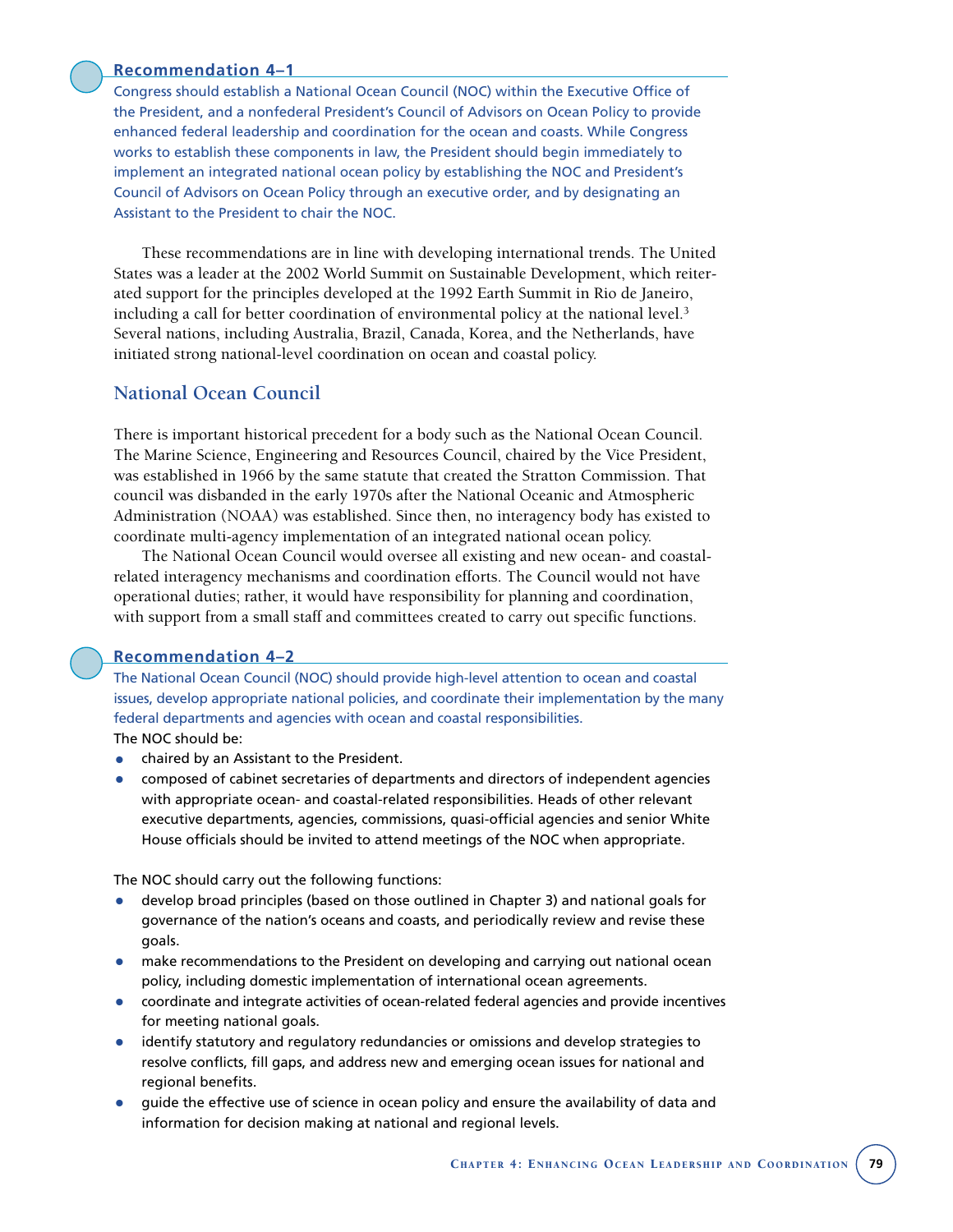- develop and support partnerships among government agencies and nongovernmental organizations, the private sector, academia, and the public.
- expand education and outreach efforts by federal ocean and coastal agencies.
- work with a broad range of nonfederal stakeholders, governmental and nongovernmental, to develop a broad, flexible, and voluntary process for the establishment of regional ocean councils to help advance regional approaches.
- periodically assess the state of the nation's oceans and coasts to measure the achievement of national ocean goals.

While the nation has made great strides in understanding the connections among the ocean, the atmosphere, and the rest of the living world, it has been less successful in applying this knowledge to the management of ocean and coastal resources. New ocean and coastal policies should avoid the common practice of managing one activity or one part of an ecosystem without considering the impacts on and influences of other parts, including its human inhabitants. Rather, ocean policies should promote an ecosystembased management approach, placing human interests and activities squarely within the context of the larger environment.

Moving toward such an approach requires several steps: assessing the ecosystem, including human needs; minimizing any threats and promoting opportunities; monitoring the ecosystem to evaluate progress; and revising management measures as appropriate. As part of the move toward an ecosystem-based management approach, a precautionary approach (described in Chapter 3) should be incorporated into decision-making processes and adopted by the National Ocean Council in developing national standards for ecosystem-based management.

#### **Recommendation 4–3**

The National Ocean Council (NOC) should adopt the principle of ecosystem-based management and assist federal agencies in moving toward an ecosystem-based management approach. As part of this effort, the NOC should:

- coordinate the development of procedures for the practical application of the precautionary approach and adaptive management.
- encourage agencies to incorporate preservation of marine biodiversity in their management programs and support further study of biodiversity.

#### **Assistant to the President**

One role of the National Ocean Council is to resolve policy disputes and reach consensus among federal departments and agencies. To achieve this, the Council will need to be chaired by a high-level presidential appointee who is not part of any department or agency represented on the Council.

#### **Recommendation 4–4**

The President should designate an Assistant to the President to provide leadership and support for national ocean and coastal policy.

The Assistant to the President should have the following responsibilities:

- chair the NOC.
- co-chair the President's Council of Advisors on Ocean Policy.
- lead NOC efforts to coordinate federal agency actions related to oceans and coasts.
- make recommendations for federal agency reorganization as needed to improve ocean and coastal management.
- resolve interagency policy disputes on ocean and coastal issues.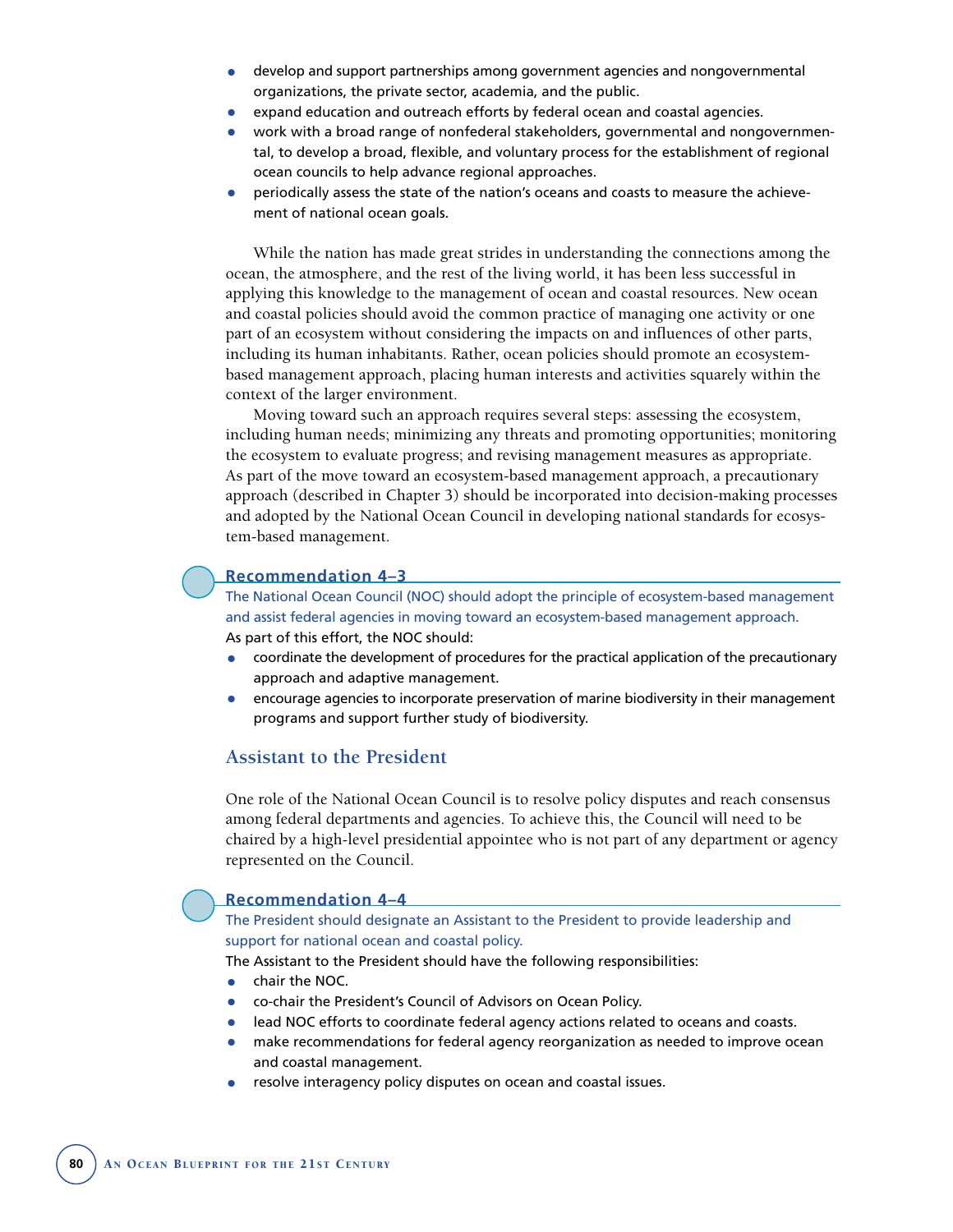- reach out to state, territorial, tribal, and local stakeholders and promote regional approaches to ocean and coastal management.
- consult with the Office of Management and Budget (OMB) director and NOC members to identify programs that contribute significantly to the national policy for oceans and coasts, advise OMB and the agencies on appropriate funding levels for ocean- and coastal-related activities, and prepare the biennial reports mandated by section 5 of the Oceans Act of 2000.

#### **President's Council of Advisors on Ocean Policy**

In 1969, the Stratton Commission recommended establishment of a broadly representative, presidentially-appointed committee of nonfederal individuals to provide continuing advice in the development of a national marine program. In response, in 1971 Congress created the National Advisory Committee on Oceans and Atmosphere (NACOA). NACOA reported to the President and Congress, advised the Secretary of Commerce, and provided analyses, recommendations, annual reports, and special studies on virtually every aspect of ocean policy. NACOA ceased meeting in the late 1980s, due primarily to lack of political support. Nevertheless, the need it fulfilled is more imperative than ever. To adequately represent the full spectrum of national interests, the National Ocean Council and the Assistant to the President will need input from a variety of interested groups and individuals from outside the federal government.

#### **Recommendation 4–5**

The President's Council of Advisors on Ocean Policy, a formal structure for input from nonfederal individuals and organizations, should advise the President on ocean and coastal policy matters.

The President's Council of Advisors on Ocean Policy should be:

- composed of a representative selection of individuals appointed by the President, including governors of coastal states and other appropriate state, territorial, tribal and local government representatives, plus individuals from the private sector, research and education communities, nongovernmental organizations, watershed organizations, and other nonfederal bodies with ocean interests.
- comprised of members knowledgeable about and experienced in ocean and coastal issues.
- co-chaired by the chair of the National Ocean Council and a nonfederal member.

#### **Other Needed Elements**

#### *Office of Ocean Policy*

Because the National Ocean Council will be responsible for planning and coordination rather than operational duties, and because its cabinet-level members are unlikely to meet more than a few times a year, the support of a small staff and committees will be required to carry out its functions and associated daily activities. It is important for strong links to be maintained among the National Ocean Council, its committees, other relevant entities in the Executive Office of the President, as well as among other ocean-related advisory councils and commissions. (All the elements of the proposed national ocean coordinating structure are illustrated in Figure 4.2.)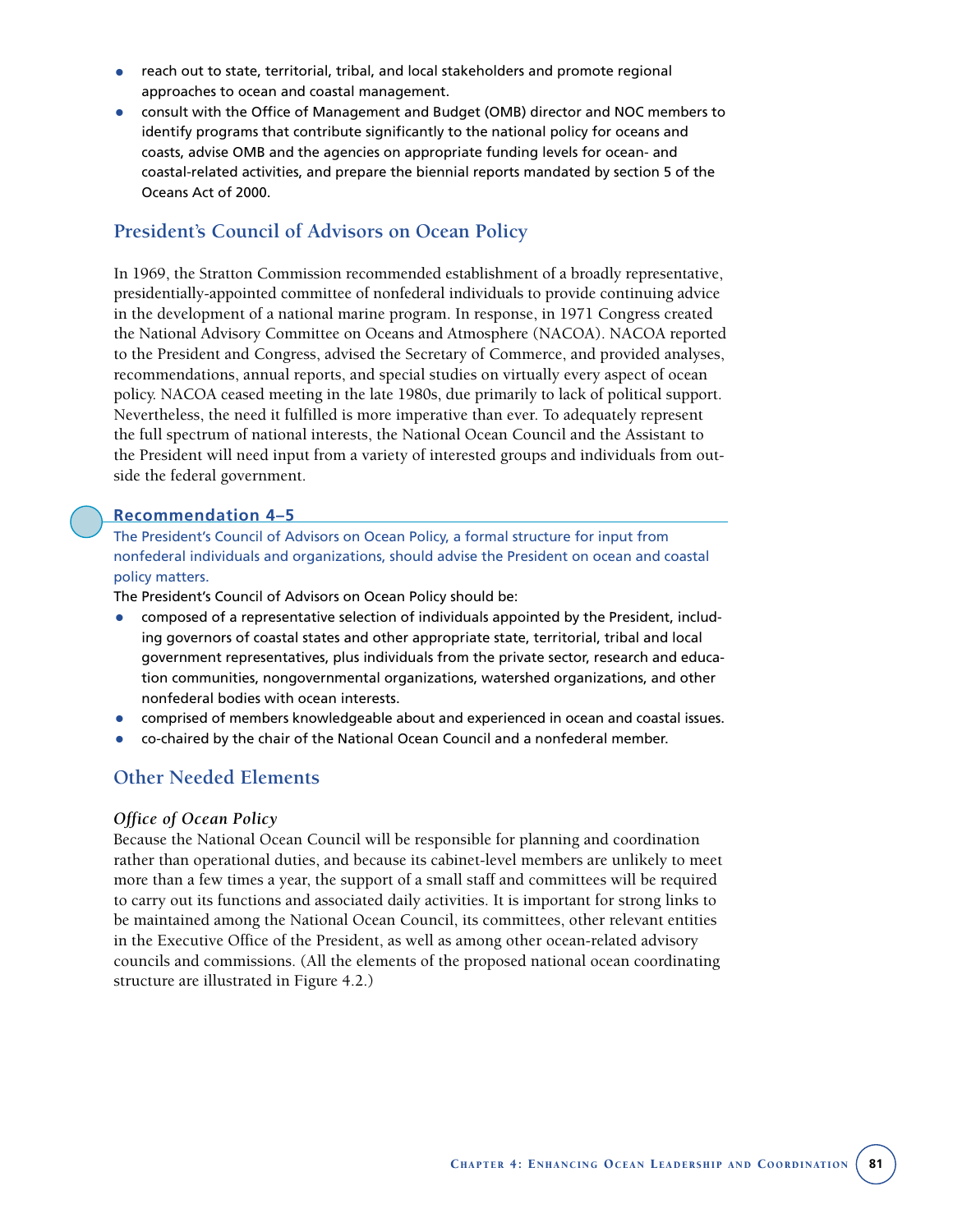#### **Recommendation 4–6**

Congress should establish an Office of Ocean Policy to support the Assistant to the President, the National Ocean Council (NOC), and the President's Council of Advisors on Ocean Policy. To provide staff support immediately, the President should establish an Office of Ocean Policy through the executive order creating the NOC and the President's Council of Advisors on Ocean Policy.

The Office of Ocean Policy should be:

- composed of a small staff that reports to the Assistant to the President.
- managed by an executive director responsible for daily staff activities.

#### *Committee on Ocean Science, Education, Technology, and Operations*

A committee under the National Ocean Council will be needed to assume the functions of the current National Ocean Research Leadership Council (NORLC), plus additional responsibilities. The NORLC is an important effort at government coordination in one area. It was established by Congress in 1997 as the decision-making body for the National Oceanographic Partnership Program (NOPP) to provide coordination and leadership of oceanographic research programs on the national level. In addition to the NORLC, NOPP includes a Program Office, an Ocean Research Advisory Panel, an Interagency Working Group, a Federal Oceanographic Facilities Committee, and an ocean observing office (Ocean.US).

NOPP has had difficulty fulfilling the original vision of the National Oceanographic Partnership Act, due largely to the NORLC's lack of authority to ensure active participation by federal agencies. By placing the NORLC under the National Ocean Council, renaming it as the Committee on Ocean Science, Education, Technology, and Operations (COSETO), and broadening its responsibilities to include coordination, planning, and oversight of operational programs and education activities in addition to research, it will become more visible and more effective.

Because the Office of Science and Technology Policy (OSTP) plays an important role in government-wide science and technology issues, it is logical for OSTP to work closely with the National Ocean Council on these issues. In particular, a strong connection between OSTP and COSETO will be essential for providing coordinated, high-level advice to the President. The tasks of the existing Joint Subcommittee on Oceans under the National Science and Technology Council, which focus on coordination of ocean science and technology issues in the executive branch, would be appropriately subsumed by COSETO.

#### **Recommendation 4–7**

Congress, working with the National Ocean Council (NOC), should amend the National Oceanographic Partnership Act to integrate ocean observing, operations, and education into its marine research mission. A strengthened and enhanced National Ocean Research Leadership Council (NORLC) should be redesignated as the Committee on Ocean Science, Education, Technology, and Operations (COSETO), under the oversight of the NOC. In particular, amendments to the National Oceanographic Partnership Act should specify that the newly-named COSETO:

- reports to the NOC.<br>• is chaired by the dire
- is chaired by the director of the Office of Science and Technology Policy to ensure appropriate links to government-wide science and technology policy and equity among participating federal agencies.
- includes in its mandate coordination and planning of federal marine facilities and operations, federal oversight of the Integrated Ocean Observing System, and coordination of ocean-related education efforts, in addition to its existing research responsibilities.
- includes existing NORLC members plus the director of the National Institute of Environmental Health Sciences at the National Institutes of Health, the assistant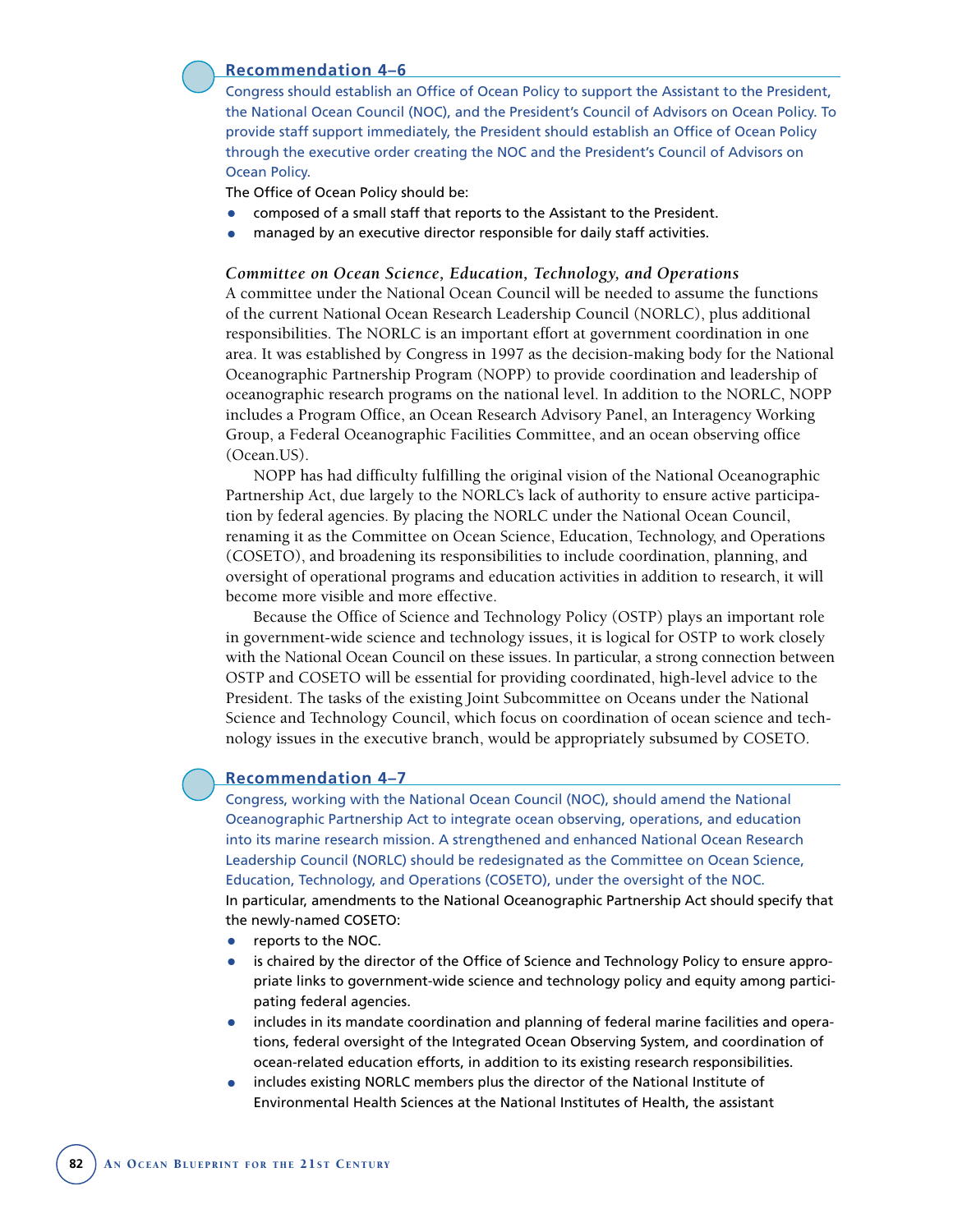

Shown here are the institutional components that should be established in the Executive Office of the President (EOP) to improve federal leadership and coordination of the nation's oceans and coasts. This diagram also illustrates the organizational relationship between these new components and existing units in the EOP.

secretary for Natural Resources and Environment at the Department of Agriculture, and the undersecretary for science at the Smithsonian Institution.

- subsumes the current tasks of the National Science and Technology Council's Joint Subcommittee on Oceans.
- is supported by the Office of Ocean Policy.

#### *Committee on Ocean Resource Management*

In addition to COSETO, the National Ocean Council will need an equivalent working committee, the Committee on Ocean Resource Management (CORM), to coordinate federal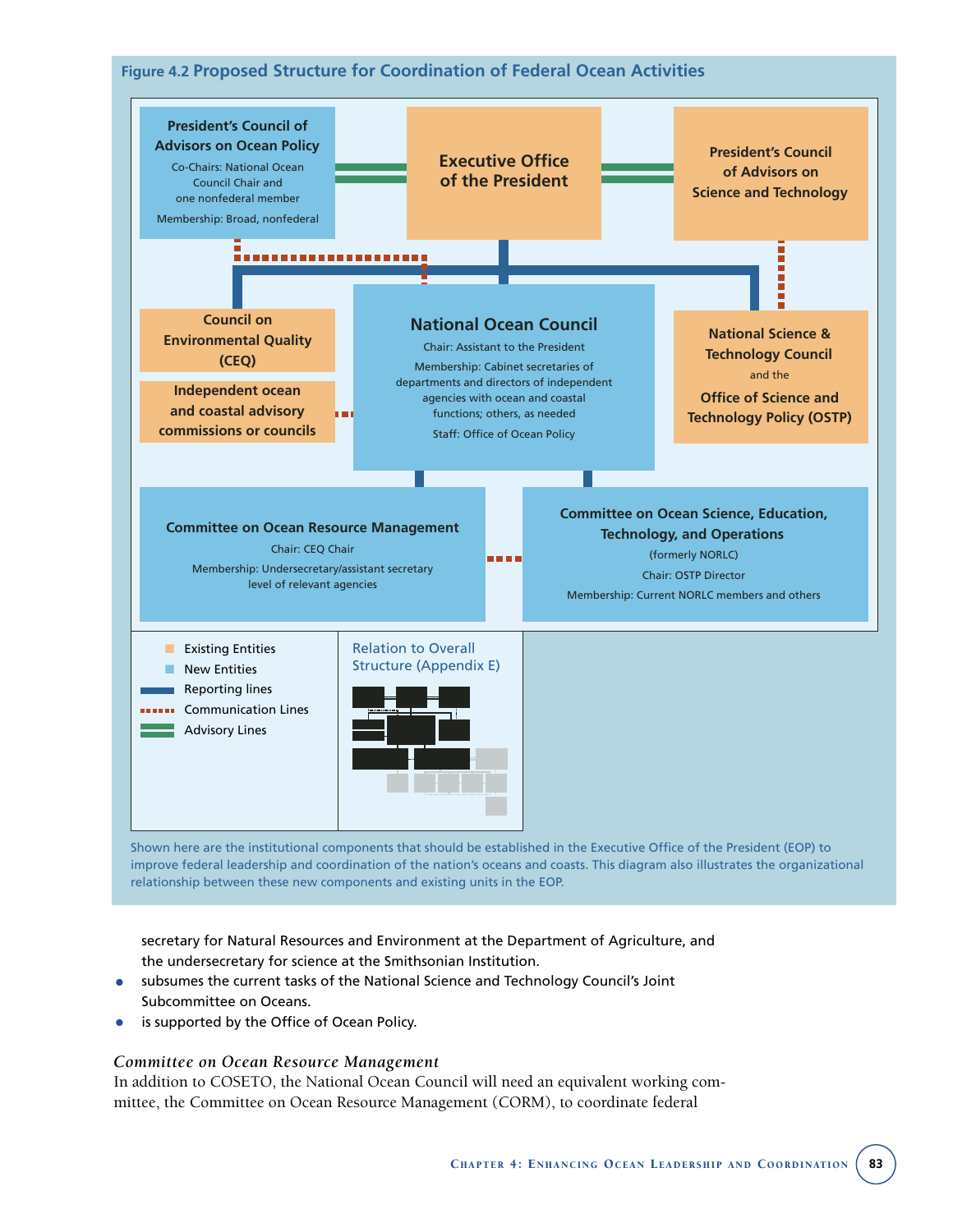resource management decisions and policy. In general, interagency coordination ranges from simple exchanges of information on a voluntary ad hoc basis, to legally mandated coordination on specific issues such as climate, marine mammals, or habitat conservation.

Examples of formal coordination mechanisms on ocean-related issues include the Coral Reef Task Force, the Interagency Committee on the Marine Transportation System, Coastal America, and many others. Other formal coordinating bodies address broader issues with important ocean components, such as the National Invasive Species Council, the National Dredging Team, and the Joint Subcommittee on Aquaculture. Many of these efforts are discussed in greater detail elsewhere in this report, and most merit continued support. Indeed, additional task forces may be required to address new and emerging uses, such as the coordination of activities in federal waters. However, there is no high-level, cross-cutting oversight of these issue-specific efforts, limiting the federal government's ability to consider cumulative impacts, avoid conflicting mandates, and implement an ecosystem-based management approach. Better coordination is needed among existing ocean and coastal interagency groups—whether formal or informal—as well as among the ocean components of interagency groups with broader mandates.

Because of the Council on Environmental Quality's important role in environmental and resource management issues, this office, like the Office of Science and Technology Policy, should have a strong connection with the National Ocean Council.

#### **Recommendation 4–8**

The National Ocean Council (NOC) should establish a Committee on Ocean Resource Management to better integrate the resource management activities of ocean-related agencies. This committee should oversee and coordinate the work of existing ocean and coastal interagency groups and less formal efforts, recommend the creation of new topical task forces as needed, and coordinate with government-wide environmental and natural resource efforts that have important ocean components.

The Committee on Ocean Resource Management should:

- be chaired by the chair of the Council on Environmental Quality to ensure appropriate links to government-wide environmental policy and equity among participating federal agencies.
- include undersecretaries and assistant secretaries of departments and agencies that are members of the NOC.
- report to the NOC.
- be supported by the Office of Ocean Policy.

#### *Ocean-related Advisory Councils or Commissions*

In addition to the interagency coordinating groups discussed above, a number of independent ocean-related councils and commissions have been established by law (Appendix D). Some are no longer operational, such as NACOA, while others maintain active roles, like the Marine Mammal Commission. Strong connections will be needed between all existing bodies and the National Ocean Council.

#### **Recommendation 4–9**

The National Ocean Council (NOC) should review all existing ocean-related councils and commissions and make recommendations about their ongoing utility, reporting structure, and connections to the NOC.